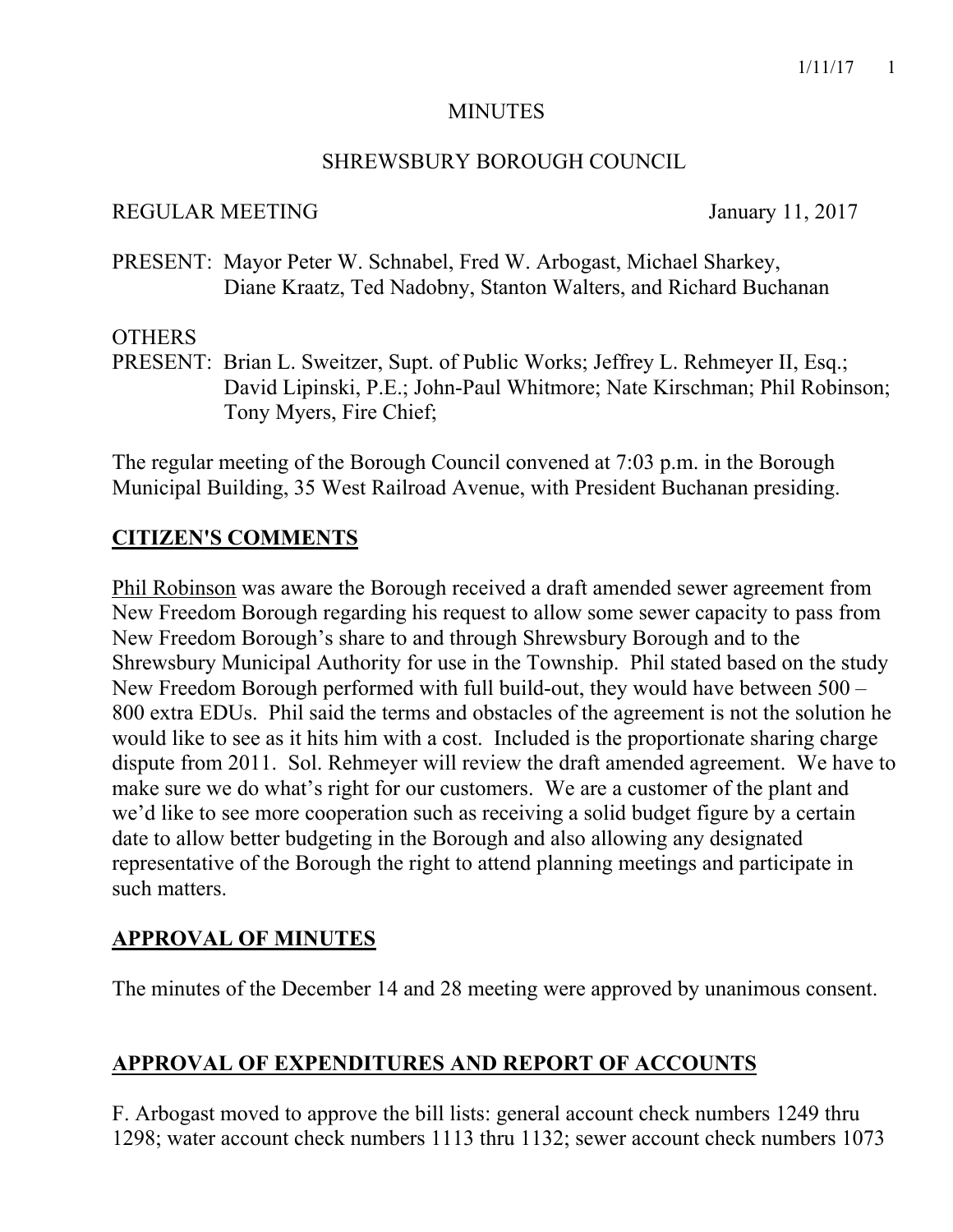thru 1078; highway aid account: check number 915; and to approve the financial reports for December.

T. Nadobny seconded. The motion carried with all in favor. The PLGIT balances and report of accounts for the Municipal Authority were also included.

# **APPROVAL OF PAYROLL REGISTER**

F. Arbogast moved to approve the December 14 and 28 payroll registers.

D. Kraatz seconded. The motion carried with all in favor.

# **SUBDIVISION & LAND DEVELOPMENT**

## **Codes Enforcement**

Four building permits were issued in December. Keith's activity report was submitted and is on file.

**Southern Regional Police** – Mayor Schnabel and R. Buchanan

Mayor Schnabel reviewed the December police report. The consultant from DCED is in the process of performing the study to provide recommendations on funding formula, manpower, efficiency of officers, and staff. A letter was received from the Southern Regional Police Commission that it agreed to New Freedom Borough's request to secure firms to appraise and establish the value of total capital assets of the Police Department. This document should become a matter of public record. In the event that Glen Rock and New Freedom Boroughs follow through with their withdrawal letters (end of 2017), we should form a committee to look at our options. The Public Safety Committee is F. Arbogast, R. Buchanan, and M. Sharkey. D. Kraatz volunteered to take R. Buchanan's place. Mayor Schnabel will also be part of the Committee. The Committee will gather information only and then present the data to Council should Glen Rock and New Freedom Boroughs leave the Department.

# **Water & Sewer** – Supt. Sweitzer/T. Nadobny

## Municipal Authority Vacancy

T. Nadobny stated he may know of a candidate, who is a licensed engineer, who may be interested in the vacancy.

## Sewer Flow Meter Data

T. Nadobny stated that since the meters were calibrated, he is comfortable with the data and would like to recommend that Eng. Lipinski's office start analyzing the data, which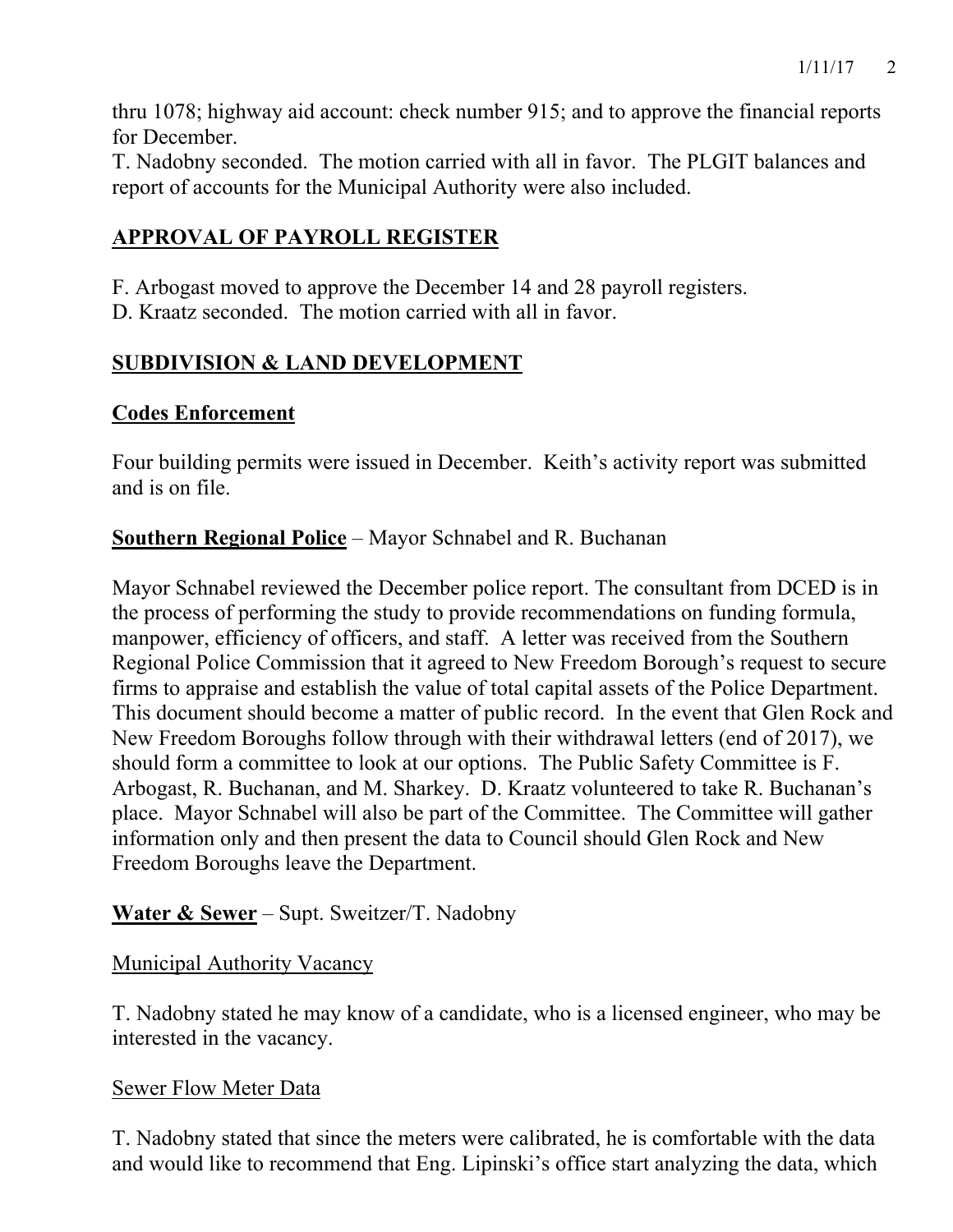was approved by Council. Eng. Lipinski was asked to check into pricing for a small weather station where this data would be used in connection with the sewer flow meters data.

#### Deer Creek Force Main Break

A force main break was repaired on December 31. The broken line was caused by the pipe settling at the railroad track and stressed the pipe at the railroad casing pipe. More work must be done to replace about 160 feet of sewer line before it ruptures again since the pipe is still at a stressful angle and there are a lot of fittings. The railroad is asking that repairs be made to the stone bed that was under the tracks. The amount of \$60,000.00 was budgeted for repairs. A price was received from Kinsley Construction to replace the section of pipe of \$21,000.00, flaggers at a cost of about \$3,000.00, and sewage hauling of about  $$3,000 - 4,000.00$ .

S. Walters moved that the emergency repair be authorized at the approximate cost of \$32,000.00 before the pipe ruptures again.

M. Sharkey seconded. The motion carried with all in favor.

#### SCADA Project

The SCADA project is near completion. The amount of \$120,000.00 was budgeted and we have spent \$128,000.00. The project infrastructure has been installed and the remaining portion is for programming and wiring. About \$20,000.00 is needed to finish the project. Once the project is finished, the landline phone service to each site can be eliminated saving about \$3,600.00 a year.

T. Nadobny moved to authorize the spending of \$20,000.00 in order to finish the SCADA project.

M. Sharkey seconded. The motion carried with all in favor.

#### York Water Strawberry Fields Water Project

Some residents are connecting to The York Water Company for water service. The residents have private wells and more than 20 homes on Strawberry Road, Abbey Road, and Penny Lane are located in either zone 2 or zone 3 of the Wellhead Protection Area. The Wellhead Protection Ordinance that Shrewsbury Township adopted mandates the private wells must be properly abandoned when no longer in use. Supt. Sweitzer was asked to contact Shrewsbury Township to see how it wants to handle the closing of the wells.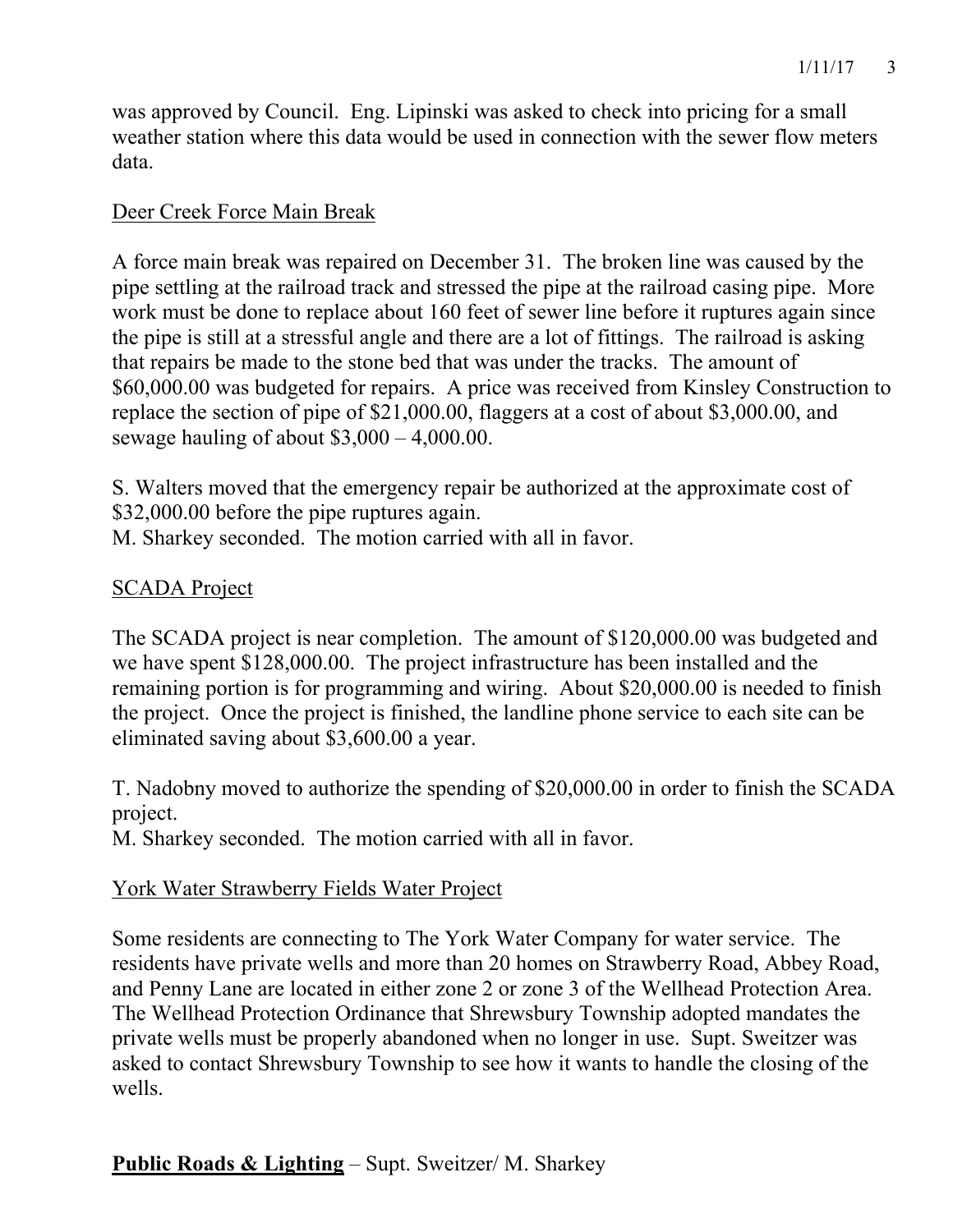## 201 South Main Street and Church Street Intersection

Supt. Sweitzer stated a certified engineer would need to determine if truck traffic can be restricted on Church Street. Sol. Rehmeyer sent a letter to Wal-Mart informing it of the problem. We will wait to see if this situation improves before a study is performed.

#### North Main Street PennDOT Permits

Supt. Sweitzer will have the PennDOT permits to remove the two driveway ramps by March. He will also apply for a permit to eliminate the ramp on West Linden Avenue.

#### LED Street Lighting

M. Sharkey will invite the lighting engineer to the February meeting.

## **Public Lands, Buildings and Finance** – F. Arbogast

## **ENGINEER'S REPORT**

#### Water Work Recommendation of Payment

Eng. Lipinski recommended partial payment number 5 be made to H & H General Excavating Company in the amount of \$44,807.70.

T. Nadobny moved to pay H & H General Excavating Company in the amount of \$44,807.70.

F. Arbogast seconded. The motion carried with all in favor.

#### Water Work Change Order for Extension

M. Sharkey moved to authorize President Buchanan to sign the change order extending the completion date to May 31.

T. Nadobny seconded. The motion carried with all in favor.

## Act 57 Sewer Tapping Fee Study

The study was completed with a new tapping fee being \$3,156.05.

F. Arbogast moved to approve the sewer tapping fee study dated January 4, 2017. T. Nadobny seconded. The motion carried with all in favor.

## North Main Street Highway Occupancy Permits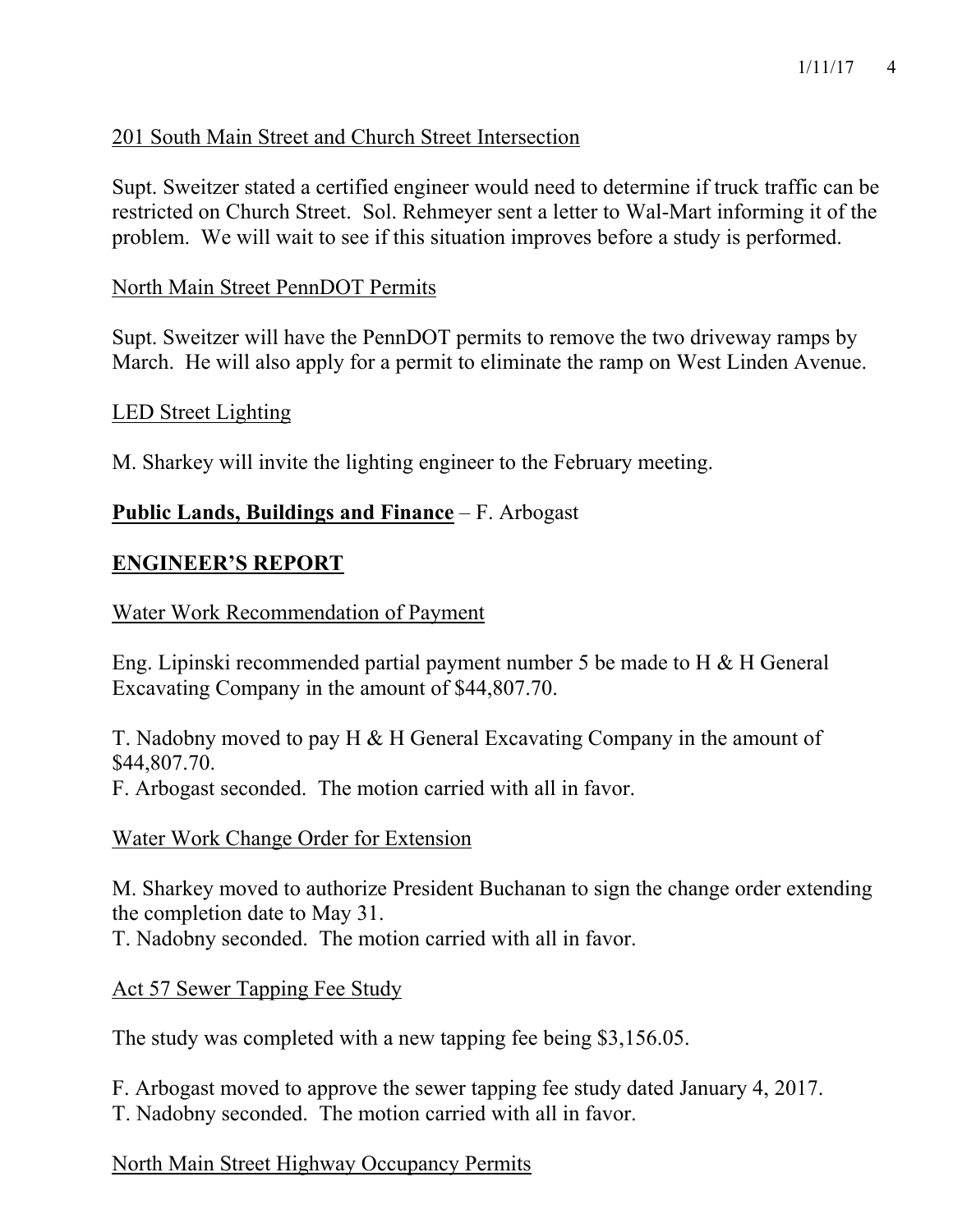Eng. Lipinski's office is working with Supt. Sweitzer to obtain the highway occupancy permits for Linden Avenue and the two private driveway ramps.

## Lutheran Home Sewer Zimmerman Building

SpiriTrust Lutheran representatives signed the jurisdictional determination request and all the information was sent to the U.S. Army Corps of Engineers on November 18. On November 30, Eng. Lipinski was contacted by the Corps notifying that as of October 31, additional information and forms have to accompany the jurisdictional determination. The additional forms were submitted and sent to the Corps on December 2.

#### Deer Creek Pump Station Wet Well Expansion

DEP issued the permit on December 23, 2016. DEP checked an incorrect box under condition 6 which they can't undo. It deals with a time deadline.

## **SOLICITOR'S REPORT**

#### Resolution #2017-1 Amending Water Rates

T. Nadobny moved to adopt Resolution #2017-1 to increase water rates.

F. Arbogast seconded. The motion carried with all in favor.

R. Buchanan compared the Borough's water rates with a neighboring municipality and the data was distributed.

#### Constitution Avenue Post Office

Sol. Rehmeyer's office is in the process of preparing an agreement with the property owner to correct the stormwater drainage problems.

#### Tapping Fees

Since Eng. Lipinski's office has completed the capital charges study for sanitary sewer tapping fee charges and Borough Council accepted it; an ordinance adopting the new tapping fee will be advertised and ready for adoption at the next meeting.

#### Bidding Thresholds

The procurement thresholds applicable in the Commonwealth increased for 2017. Any contract or purchase under \$10,700.00 requires no formal bidding or telephonic quotations. Contracts or purchases in the amount of or greater than \$10,700.00 require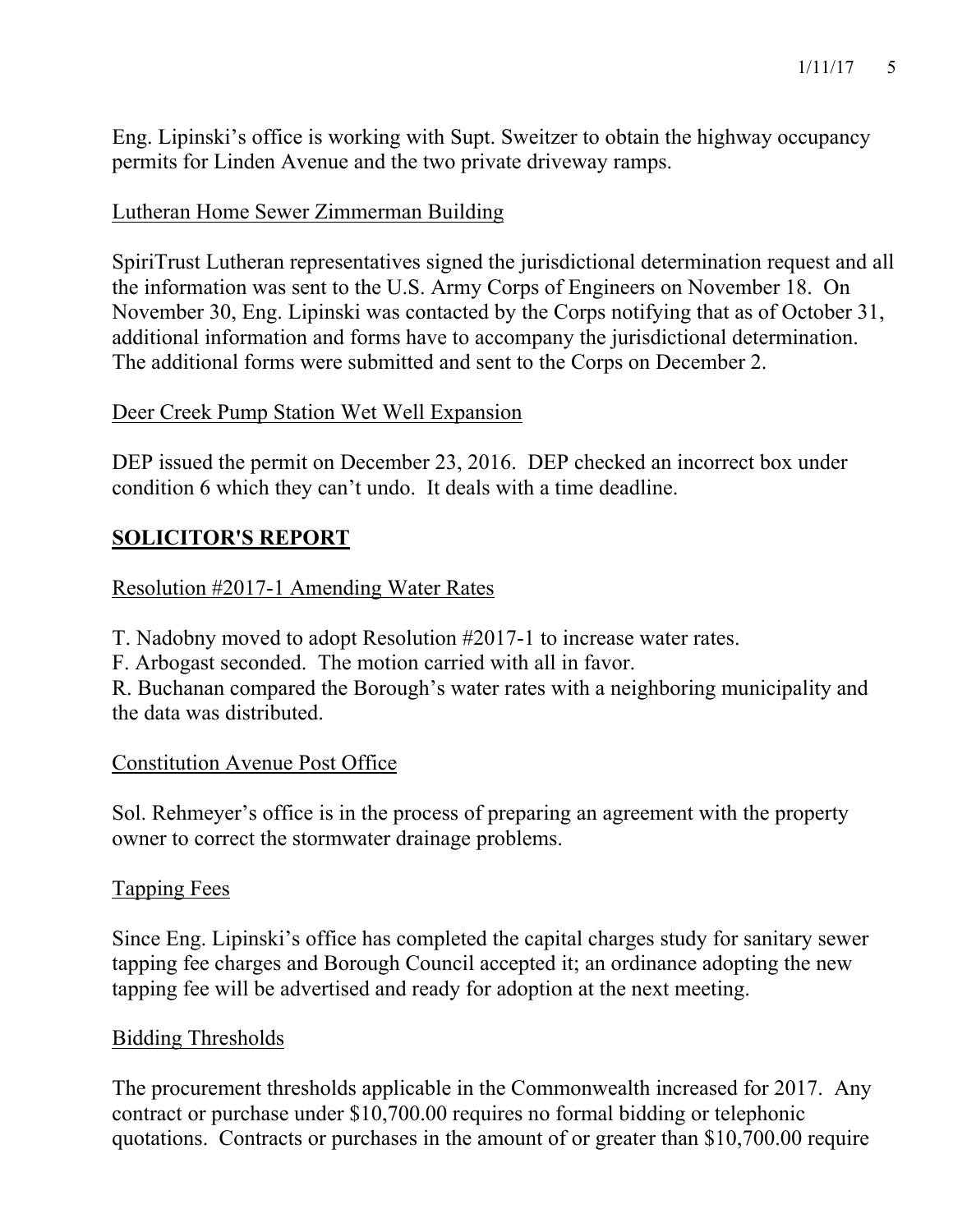three telephonic or written/e-mail quotations. Any contract or purchase of or greater than \$19,700.00 require the formal public bidding process.

## Executive Session

At the Solicitor's request, an executive session was called at 8:59 p.m. to discuss potential litigation. The meeting was reconvened at 9:28 p.m. The meeting also involved a personnel matter.

# **Public Safety, Welfare and Personnel** – F. Arbogast and S. Walters

## Regional EMA

S. Walters stated the next regional meeting is on January 17 at which time they hope to finalize the agreement.

## **Secretary's Report** – C. Bosley

The new auditing firm will begin the field work next Tuesday.

## **York Adams Tax Bureau** – M. Sharkey

The next quarterly meeting is at the end of this month. M. Sharkey stated he is the vice president this year and will move to president next year.

# **Subdivision, Land Development & Zoning** – D. Kraatz

# **Planning Commission/Regional Planning Commission**

S. Walters stated he attended the LGAC meeting on Monday night.

# **UNFINISHED BUSINESS**

# **NEW BUSINESS**

## Re-appointments

Thomas L. Milstead, Jr. to the Zoning Hearing Board: new term to expire 1/1/20 A.Theodore Nadobny to the Wellhead Protection Committee: new term to expire 1/12/21 A.Theodore Nadobny to the Municipal Authority: new term to expire 1/1/22

- S. Walters moved to approve the above re-appointments.
- M. Sharkey seconded. The motion carried with all in favor.